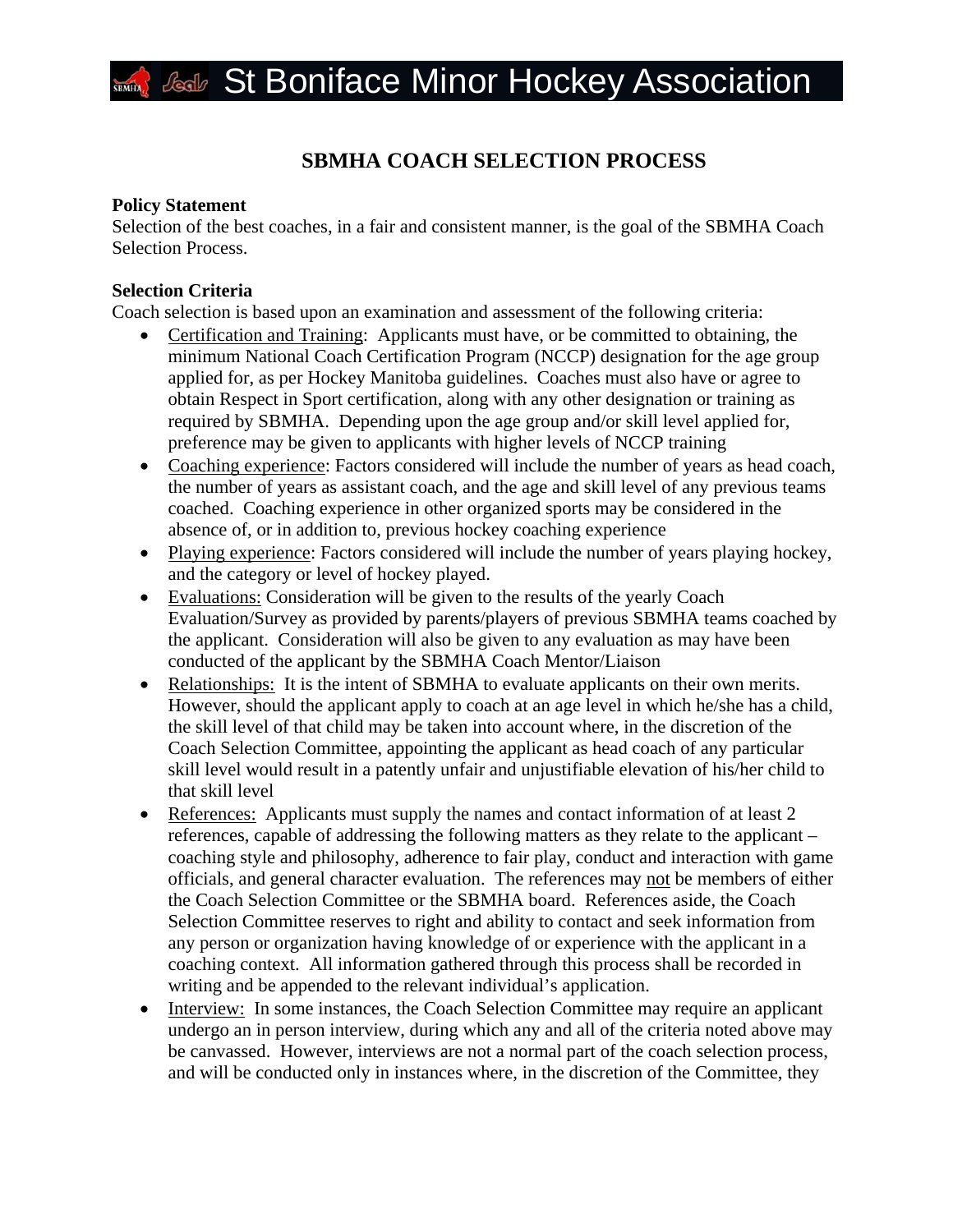# *<b>Secolar* St Boniface Minor Hockey Association

are required. Refusal to undergo an interview, where requested, shall automatically eliminate an applicant from consideration

Coach selection is for one season only. All candidates must reapply each new minor hockey season. Previous selection for a head coach position does not guarantee selection as a head coach in a subsequent year.

### **Selection Committee**

The Coach Selection Committee shall be comprised of three members, one of whom shall be the Coach Mentor/Liaison. The two other members shall be appointed annually by the SBMHA board. Additionally, the SBMHA Vice President shall sit on and serve as chairman of the Committee, but shall not have a vote in the selection process unless there is a tie in respect of any particular selection.

### **Selection Process**

Applicants shall submit a coach application for each year in which a coaching position is sought. Application forms are available online through the SBMHA website. Applications, including contact information for the applicant's references, shall be submitted to the SBMHA Vice-President or for Novice and Timbits House League, to the associated SBMHA Chair, in the form and manner as indicated on the SBMHA website.

Upon receipt of all applications, the Committee shall:

- Review the application against the selection criteria noted above
- Review any coach evaluations available from past years
- Contact references provided by each applicant.
- Contact any other individuals or organizations whom, in the Committee's sole discretion, may have relevant information in respect of the applicant
- Conduct any interviews, if desired by the Committee.

Following the evaluation process, the Committee shall agree upon the coaches who shall be appointed to head coaching positions. The goal is for unanimity, but in the case of disagreement, approval by a simple majority of the Committee shall be sufficient. If, in the discretion of the Coach Selection Committee, none of the initial applicants for any particular team are deemed to be suitable, the Committee/SBMHA is not obligated to appoint a coach from that group. In such instance, the position will remain vacant until a suitable candidate is found.

The Committee shall then provide the list of successful head coach applicants to the SBMHA board at a regularly scheduled meeting, or a special meeting convened for that purpose. At this same meeting, the board and Committee shall identify any teams for which a head coach has not been appointed, and recommendations may be made to the Committee as to appropriate individuals whom the Committee may wish to recruit for such positions.

As soon as possible after the board meeting, the Vice President shall notify via telephone all successful applicants, and confirm their acceptance. Once all successful applicants have been